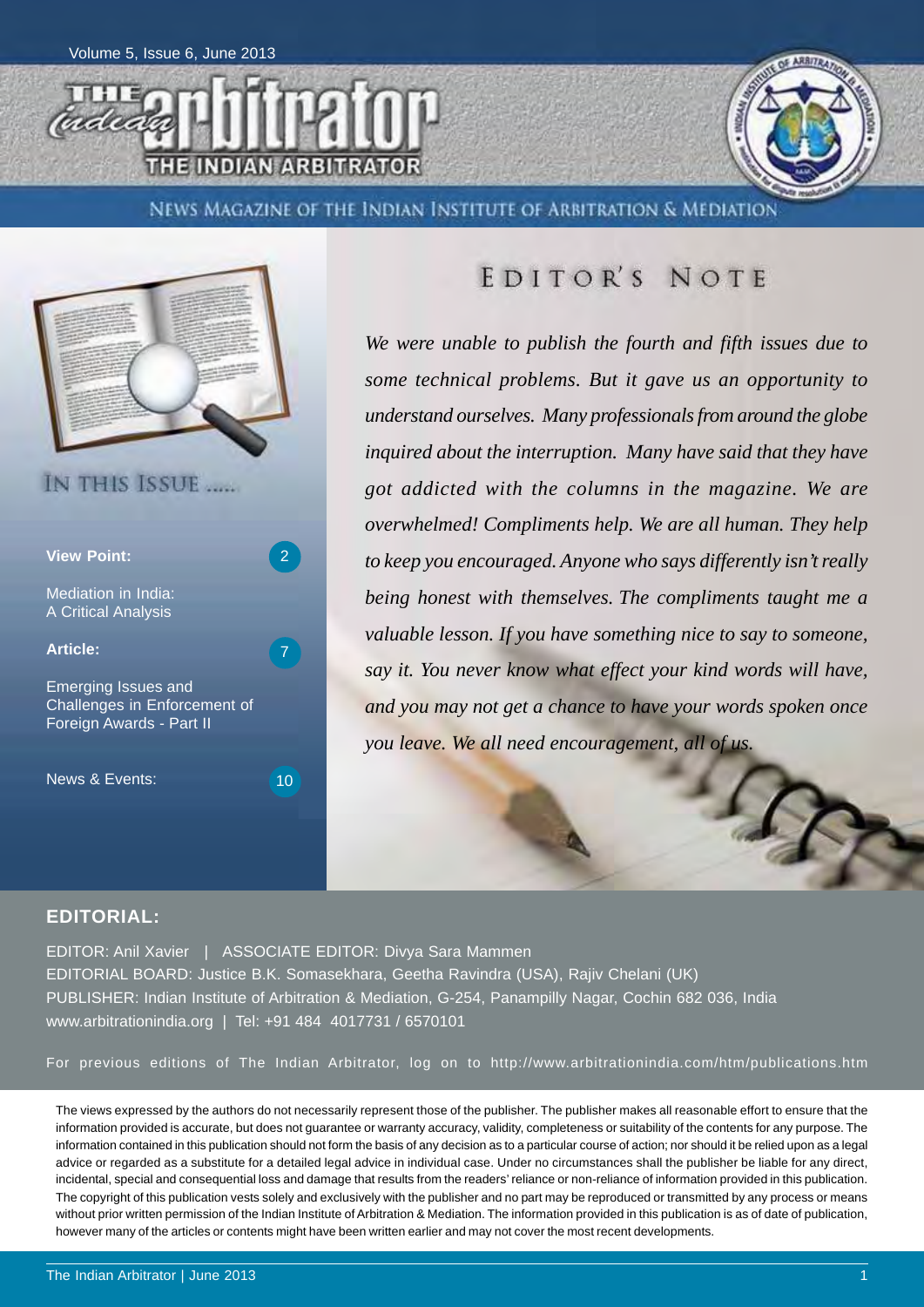# MEDIATION IN INDIA: A CRITICAL ANALYSIS

LAKSHMI ANUSHA



*Mediation is one of the forms of the Alternative Dispute Resolution and the primary tool for the settlement of the disputes for the American lawyers and judges since 1980's. It had become familiar to Indian lawyers and judges in the past few years only. In this paper the Author analyzes about the role of mediation in developing countries like India.*

AUTHOR: LAKSHMI ANUSHA IS A 3RD YEAR STUDENT OF IFHE (ICFAI FOUNDATION FOR HIGHER EDUCATION), HYDERABAD, INDIA

### **INTRODUCTION**:

**M**ediation is one of the forms of the Alternative Dispute Resolution which is a attempt to resolve the disputes between the two parties by the neutral third party and help them to come to the agreed resolution of their dispute.

According to the 'The Mediation Process: Practical Strategies for Resolving Conflict', Christopher W. Moore tells us what mediation is, in the following words: "*Mediation is essentially a negotiation that includes a third party who is knowledgeable in effective negotiation procedures and can help people in conflict to coordinate their activities and to be more effective in their bargaining. Mediation is an extension of the negotiation process in that it involves extending the bargaining into a new format and using a mediator who contributes new variables and dynamics to the interaction of the disputants.*"

Thus from the above definition it can be said that Mediation is a form of the negotiation in which the Third

party mediator makes an effort to settle the disputes and helps them to resolve the conflicts through various procedures, skills and techniques.

Mediation differs from arbitration, in which the third party (arbitrator) acts much like a judge in an out-of-court, less formal setting but does not actively participate in the discussion. Unlike a judge or an arbitrator, a mediator does not decide what is right or wrong or make suggestions about ways to resolve a problem but seeks to help parties to develop a shared understanding of the conflict and to work toward building a practical and lasting resolution. Mediation serve to identify the disputed issues and to generate options that help disputants reach a mutuallysatisfactory resolution. It offers relatively flexible processes; and any settlement reached should have the agreement of all parties. This contrasts with litigation, which normally settles the dispute in favour of the party with the strongest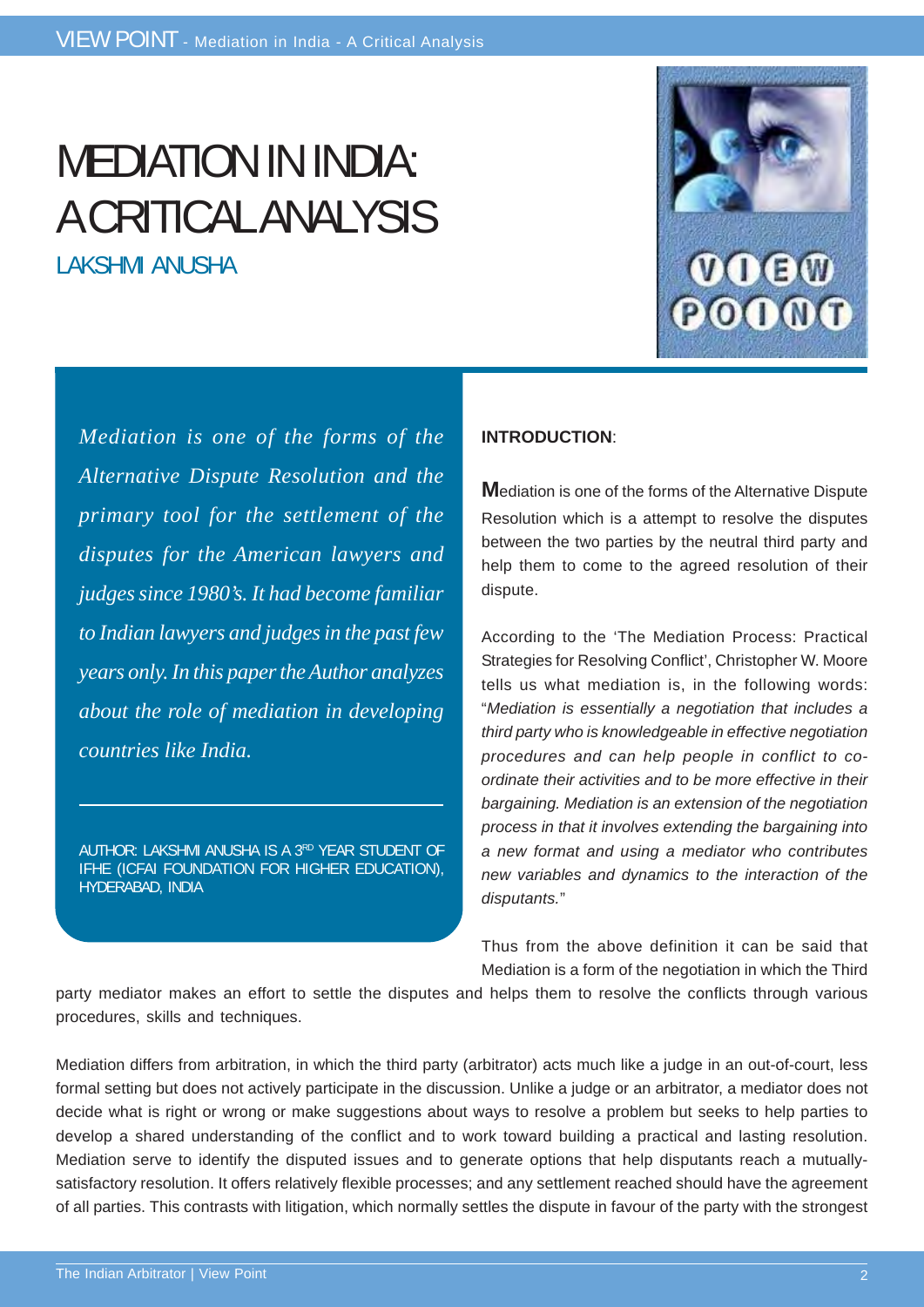argument<sup>1</sup> and Mediation creates a fiduciary atmosphere between the parties and the mediator due to its confidential nature through which the parties can vent their frustration, understand and appreciate the other side of the story and finally come to an agreement rather than a judgment<sup>2</sup>.

Mediation is first encouraged in India under section 30 of the Arbitration and Conciliation Act, 1996 where the parties can seek to go for mediation and conciliation when still Arbitral proceedings are underway. The term "conciliation" is considered as synonymous and used interchangeably with "mediation" in most countries but the statutory language of the Arbitration and Conciliation Act, 1996 and of Section 89 of the Civil Procedure Code, clearly demonstrates that there is existence of different definitions and meanings for "conciliation" and "mediation".

Though Black laws dictionary failed to distinguish between the mediation and Conciliation, The French arbitrator Professor Charles Jarrosson says, there is a subtle difference between mediation and conciliation — one of degree rather than nature. Mediation is a more proactive form of conciliation, the latter being more passive in the sense that the conciliator has an evaluative role as opposed to the facilitative role of the mediator. Unlike a mediator, who has to be active and see that justice is done, the conciliator is a withdrawn neutral<sup>3</sup>.

#### **(Footnotes)**

- 1 http://www.arbitrationindia.com/pdf/mediation\_tostay.pdf
- 2 http://papers.ssrn.com/sol3/papers.cfm?abstract\_id=2006477
- 3 http://www.thehindubusinessline.in/2001/07/02/stories/040220sa.htm



### **V A L U E O F T I M E !**

To realize the value of ten years: Ask a newly divorced couple. To realize the value of four years: Ask a graduate.

To realize the value of one year: Ask a student who has failed a final exam.

To realize the value of nine months: Ask a mother who gave birth to a still born.

To realize the value of one month: Ask a mother who has given birth to a premature

#### baby.

To realize the value of one week: Ask an editor of a weekly newspaper.

To realize the value of one hour: Ask the lovers who are waiting to meet.

To realize the value of one minute: Ask a person who has missed the train, bus or plane.

To realize the value of one-second: Ask a person who has survived an accident...

To realize the value of one millisecond: Ask the person who has won a silver medal in the **Olympics** 

Time waits for no one. Treasure every moment you have.

Talent is God-given, be humble. Fame is man-given, be grateful. Conceit is self-given, be careful. ~ John Wooden ~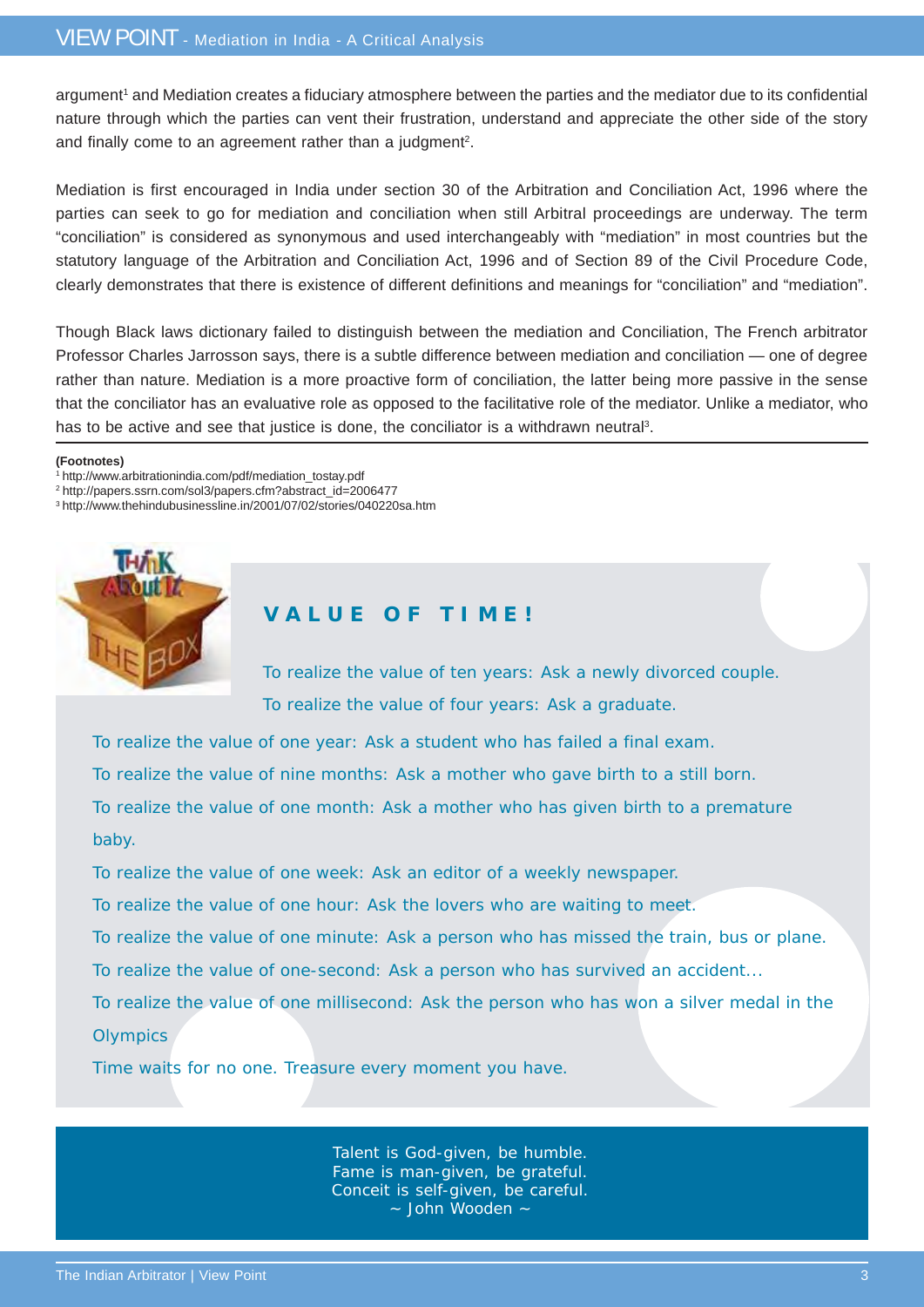### **HISTORY**:

Mediation is not a new concept in our Country; it is very old and deep rooted in our Country. We can see Mediation even in our Epics like Mahabharatha where the war broke out only after an attempt of mediation by Lord Krishna and others had failed. And according to the Ancient Indian Jurist Patanjali, "Progress comes swiftly in mediation for those who try hardest, instead of deciding who was right and who was wrong" and centuries before the British arrived, India had followed the *Panchayat* system, where the village elders used to assist in resolving community disputes, Such traditional mediation continues to be utilized even today in villages. After the British adversarial system of litigation was followed in India and arbitration was accepted as the legalized ADR method and is still the most often utilized ADR method. Mediation has only in the past few years begun to become familiar in our Country despite being primary tool of dispute resolution in US since 1980's. And due to initiation of the Indian Supreme Court for an Indo-US exchange of information between high-ranking members of the judiciary in the year 1944-45, former Indian Supreme Court Chief Justice A.M. Ahmadi met with US Supreme Court Justices Ruth Bader Ginsburg and Antonin Scalia. Another integral member of the US team was then Chief Judge J. Clifford Wallace, of the 9th US Circuit Court of Appeals. In 1996, Ahmadi formed a national study team to examine case management and dispute resolution as part of a joint project with the United States. This Indo-US study group suggested procedural reforms, including legislative changes that authorized the use of mediation. New procedural provisions eventually were enacted in 2002, providing for case management and the mandatory reference of cases to alternative dispute resolution, including mediation (Code of Civil Procedure Section 89).4

### **NEED FOR MEDIATION IN INDIA:**

In India in the daily operation of the civil litigation process, records of new filings are kept by hand, and documents filed in the court house are frequently misplaced or lost among other paper. Lawyers crowd the courtroom and wait for their cases to be called. Even when called, judicial attention is frequently deferred by innumerable adjournments: the witness is not available, the party is not present, the lawyer has not arrived, or a document is not yet available. When the case is heard, a judge orally summarizes testimony for a court reporter. There is little likelihood that this judge will be the same one to issue a decision because judges are transferred more quickly than legal dispositions are made and Once a judgment is reached, the truly hard work of enforcement and execution begins<sup>5</sup> and According to recent statistics, in India, the judge population ratio is 12 - 13 judges per million. This is the lowest in the world, as compared to 135 to 150 per 10 lakh people in advanced countries. A study conducted by the Ministry of Finance reveals that at the current rate it will take 324 years to dispose of the backlogs of cases in Indian courts and therefore large number of people are opting for Alternative Dispute Mechanisms. The major Alternative Dispute Resolution systems are 'Arbitration', 'Conciliation' and 'Mediation', but it is felt that mediation can be an better alternative for resolving the conflicts as the Mediator has no authority to make any decisions that are binding on the Parties but only assist the parties to come to an settlement. Mediation also preserves the relationships between the parties and settles the disputes in a rational, expedient and Cost effective manner.

### **JUDICIAL INTERVENTION IN THE FIELD OF MEDIATION**:

The first elaborate training for mediators was conducted in Ahmedabad in the year 2000 by American trainers sent by Institute for the Study and Development of Legal Systems (ISDLS). It was followed by a few repeated advance training workshops conducted by Institute for Arbitration Mediation Legal Education and Development (AMLEAD) a Public Charitable Trust settled by two senior lawyers of Ahmedabad. On 27th July 2002, the Chief Justice of India, formally inaugurated the Ahmedabad Mediation Centre, reportedly the first lawyer-managed mediation centre in India6

#### **(Footnotes)**

5 http://www.germanlawjournal.com/pdfs/Vol09No03/PDF\_Vol\_09\_No\_03\_251-284\_Articles\_Chodosh.pdf

<sup>4</sup> http://www.arbitrationindia.com/pdf/mediation\_india.pdf

<sup>6</sup> http://supremecourtofindia.nic.in/MEDIATION%20TRAINING%20MANUAL%20OF%20INDIA.pdf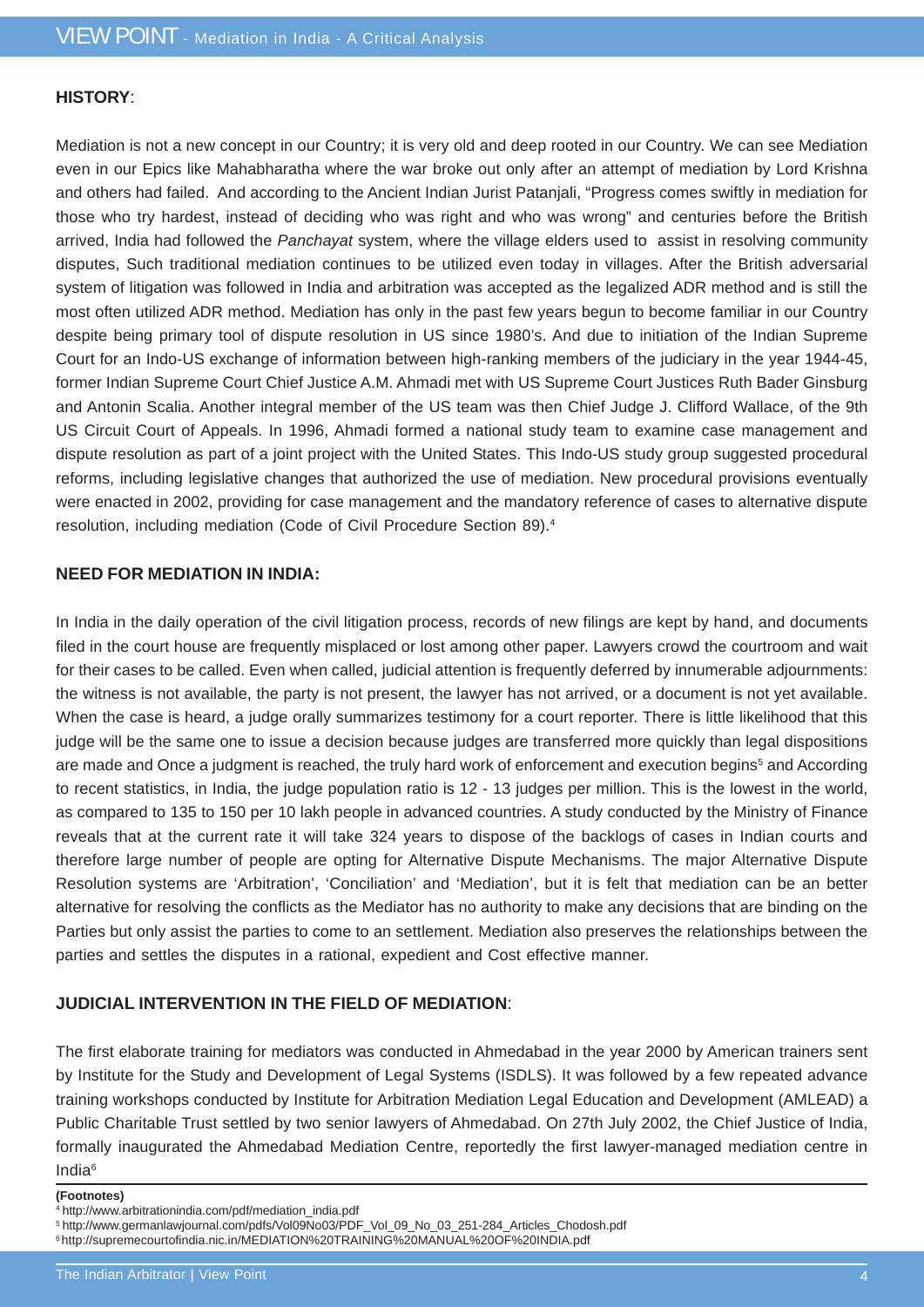## VIEW POINT - Mediation in India - A Critical Analysis

In Salem Advocate Bar Association, Tamil Nadu Vs Union of India<sup>7</sup> The Supreme Court of India upheld the constitutional validity of the new law reforms in the case filed by Salem Bar Association and appointed a committee chaired by Justice Mr. Jagannadha Rao, the chairman of the Law Commission of India, to suggest and frame rules for ironing out the creases, if any, in the new law and for implementation of mediation procedures in civil courts. The Law Commission prepared consultation papers on Mediation and Case Management and framed and circulated "Alternative Dispute Resolution and Mediation Rules, 2003". The Supreme Court approved the model rules and directed every High Court to frame them and also held that reference to mediation, conciliation and arbitration are mandatory for court matters. It is felt that it is the turning point in the field of mediation. After this judgment, the Law Commission of India organized an International conference on Case Management, Conciliation and Mediation at New Delhi on 3rd and 4th May 2003, which was a great success. Delhi District Courts invited ISDLS to train their Judges as mediators and help in establishing court annexed mediation centre. Delhi High Court started its own lawyer-managed mediation and conciliation centre. Karnataka High Court also started a court-annexed mediation and conciliation centre and trained their mediators with the help of ISDLS. Now court-annexed mediation centres have been started in trial courts at Allahabad, Lucknow, Chandigarh, Ahmedabad, Rajkot, Jamnagar, Surat and many more Districts in India<sup>8</sup>. In Moti Ram (D) Tr. LRs and Anr. Vs. Ashok Kumar and Anr<sup>9</sup>, the Supreme Court held that the unlike the proceedings in court, mediation proceedings are totally confidential proceedings - If the mediation succeeds, then the mediator should send the agreement signed by both the parties to the court without mentioning what transpired during the mediation proceedings, otherwise, the mediator should send his report only stating that the "Mediation has been unsuccessful", and nothing else.

In B.S.Krishna Murthy vs B.S.Nagaraj & Ors<sup>10</sup>, the Supreme Court held that the lawyers should advice their clients to try for mediation for resolving the disputes, especially where relationships like family relationships, business relationships are involved. Otherwise, the litigation drags for years and decades often ruining both the parties. Hence the Lawyers as well as the Litigants should follow Mahatma Gandhi's advice and try for Arbitration or Mediation. This is also the purpose of Section 89 of CPC, 1908.

#### **(Footnotes)**

7 AIR 2005 SC 3353

- 8 http://supremecourtofindia.nic.in/MEDIATION%20TRAINING%20MANUAL%20OF%20INDIA.pdf
- 9 AIR 2010 SCR809
- 10 AIR 2011 SC 794



## **BECOME A MEMBER OF IIAM**

Empower yourself with the techniques of Alternative Dispute Resolution. Apart from being elected to the Governing Council, also become part of Expert Committees and Users Committees to give expert advice / opinions to the Governing Council on the improvement of ADR in India.

Your association will provide the necessary inspiration for the endeavours of IIAM.

Choose from the different category of memberships. For details. see: www.arbitrationindia.com/htm/membership.htm or mail to dir@arbitrationindia.com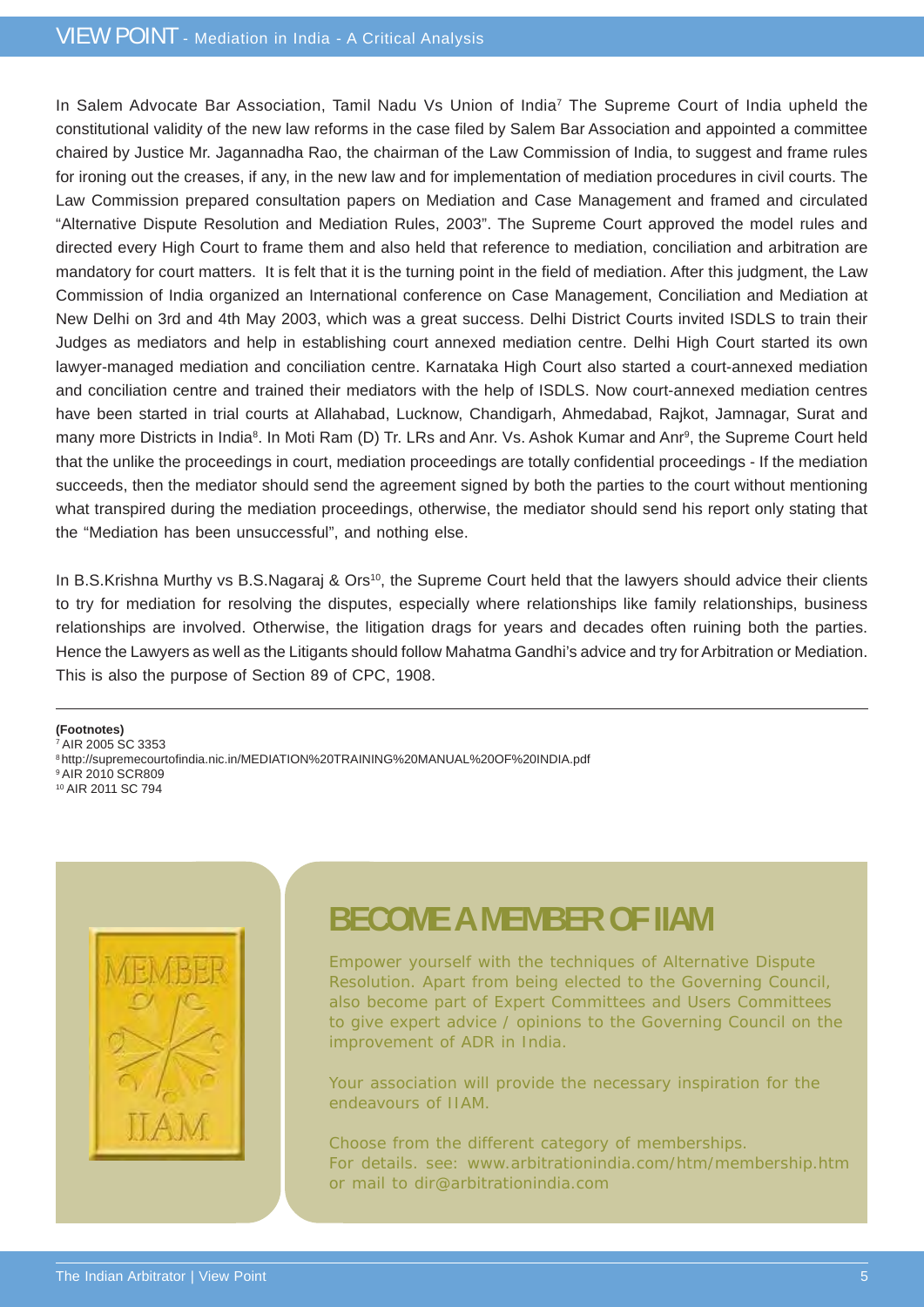From the aforesaid judgments it is felt that Courts are trying to encourage the litigants and their lawyers to go for mediation which is cost-effective and saves the time of the parties. In a mediation process, the Parties have the full control over the mediation process, preserve relationships between the parties or help them to terminate in an amicable way. Since the outcome is in the hands of the parties there is a possibility of having a mutually satisfactory agreement than the justice system.

### **CONCLUSION AND SUGGESTIONS:**

Despite Indian judiciary recognizing the importance of Mediation as an effective tool to resolve disputes, a brief perusal of the laws pertaining to mediation highlights that mediation has been largely confined to commercial transactions.11 Currently, the policy makers in India have failed to provide a statutory framework which administers and regulates the growth of mediation in India. Such legislation would prove useful in codifying the goals, skills, and ethical standards of mediators. It is crucial that the legislators in India congregate the necessary will to effectuate such legislation or else the momentum gathered towards institutionalization would be lost.<sup>12</sup> The author feels that:

- 1. Awareness has to be created among the people about Mediation. The State legal services and District legal Services Authorities have to play an important role in generating awareness among the people.
- 2. Potential pool of mediators should be as large as possible. In addition to retired judges, Lawyers and Academic experts in ADR, non-lawyers (including doctors, accountants, engineers, family psychologists) should be considered.
- 3. Indian law schools are only teaching arbitration as part of the curriculum. Mediation programs are sprouting; however, they are mostly certificate courses outside the formalized degree programs. Furthermore, the tools for teaching negotiation and mediation are limited by class size, lecture-orientation, and limited training in interactive and simulation methods. To overcome these hurdles, inclusion of negotiation and mediation to the basic curriculum must be considered by the bar council and materials, interactive videos, and in-class pedagogies must be developed.13
- 4. Setting up of Community mediation Clinics in all villages of each state with a view to mediate all disputes will bring a rapid change in the legal system.<sup>14</sup>

#### **(Footnotes)**

12 http://www.law-essays-uk.com/resources/sample-essays/business-law/the-appropriateness-of-adopting-mediation.php#ixzz2DEpZCOzV

13 http://www.germanlawjournal.com/pdfs/Vol09No03/PDF\_Vol\_09\_No\_03\_251-284\_Articles\_Chodosh.pdf

#### 14 www.communitymediation.in

## INTERESTED TO CONTRIBUTE ARTICLES ?

We would like to have your contributions. Articles should be in English. Please take care that quotations, references and footnotes are accurate and complete. Submissions may be made to the Journals Division, Indian Institute of Arbitration & Mediation, G-254, Panampilly Nagar, Cochin - 682 036 or editor@arbitrationindia.com.

Publication of the Article will be the discretion of IIAM and submissions made indicates that the author consents, in the event of publication, to automatically transfer this one time use to publish the copyrighted material to the publisher of the IIAM Journal.

<sup>11</sup> http://cppradr.blogspot.in/2008/07/mediation-in-india.html#!/2008/07/mediation-in-india.html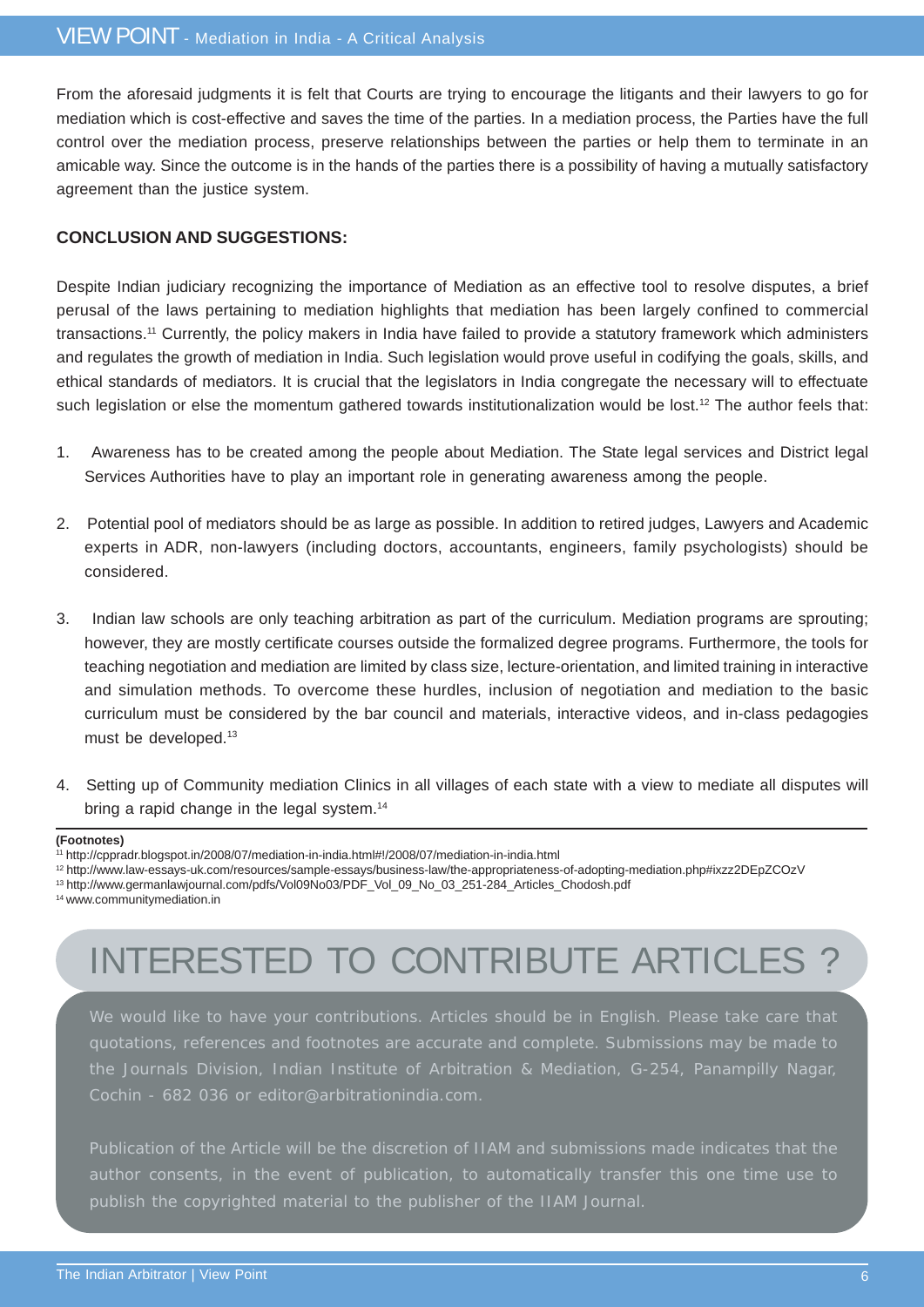# EMERGING ISSUES AND CHALLENGES IN ENFORCEMENT OF FOREIGN AWARDS - II

AMIT YADAV



AUTHOR: AMIT YADAV IS A LAW STUDENT FROM JAIPUR, INDIA

**T**he position of a foreign award has also undergone some recent controversy. A foreign award is enforceable under Part II of the Act if it is rendered in a country that is a signatory to the New York Convention or Geneva Convention and that territory is notified by the Central Government of India. Once an award is held to be enforceable it is deemed to be a decree of the court and can be executed as such. Under the Act there is no procedure for setting aside a foreign award. A foreign award can only be enforced or refused to be enforced but it cannot be set aside. This fundamental distinction between a foreign and a domestic award has been altered by the Supreme Court in the recent case of *Venture Global Engineering v. Satyam Computer* Services Ltd.<sup>1</sup> (Venture Global). Here the Supreme Court was concerned with a situation where a foreign award rendered in London under the Rules of the LCIA was sought to be enforced by the successful party (an Indian company) in the District Court, Michigan, USA. The dispute arose out of a joint venture agreement between the parties. The respondent alleged that the appellant had committed an "event of default" under the shareholders agreement and as per the said agreement exercised its option to purchase the appellant's shares in the joint venture company at book value. The sole arbitrator appointed by the LCIA passed an award directing the appellant to transfer its shares to the respondent. The respondent sought to enforce this award in the USA. The appellant filed a civil suit in an Indian District Court seeking to set aside the award. The District Court, followed by the High Court, in appeal,

Histide

dismissed the suit holding that there was no such procedure envisaged under Indian law. However, the Supreme Court in appeal, following its earlier decision in the case of *Bhatia International v. Bulk Trading*<sup>2</sup> held that even

**(Footnotes)** 1 (2008) 4 SCC 190 2 (2002) 4 SCC 105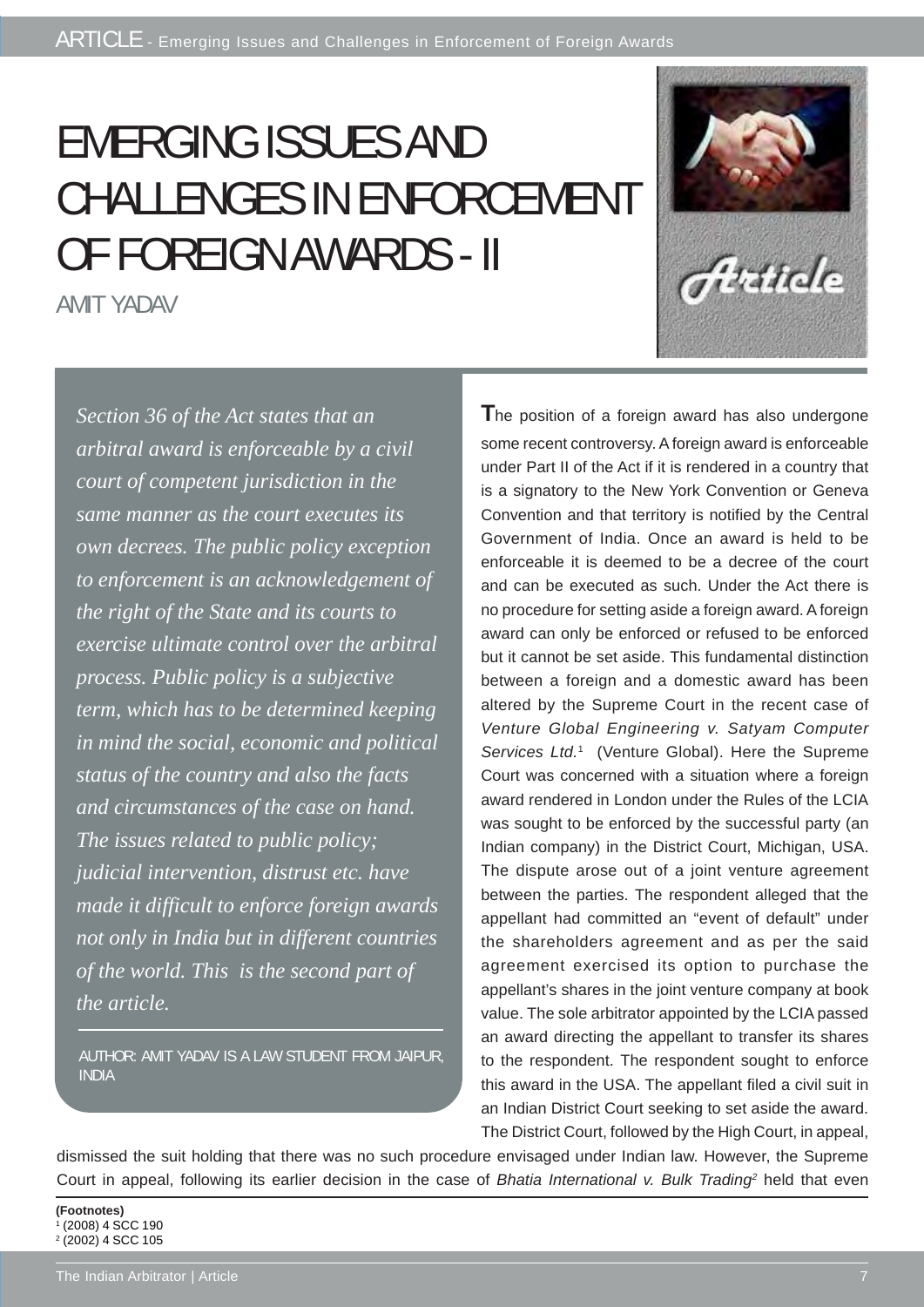though there was no provision in Part II of the Act providing for challenge to a foreign award, a petition to set aside the same would lie under Section 34 Part I of the Act (i.e. it applied the domestic award provisions to foreign awards). The Court held that the property in question (shares in an Indian company) are situated in India and necessarily Indian law would need to be followed to execute the award. In such a situation the award must be validated on the touchstone of public policy of India and the Indian public policy cannot be given a go by through the device of the award being enforced on foreign shores. Going further the Court held that a challenge to a foreign award in India would have to meet the expanded scope of public policy as laid down in Saw Pipes (supra) (i.e. meet a challenge on merits contending that the award is "patently illegal"). The Venture Global case is far reaching for it creates a new procedure and a new ground for challenge to a foreign award (not envisaged under the Act). The new procedure is that a person seeking to enforce a foreign award has not only to file an application for enforcement under Section 48 of the Act; it has to meet an application under Section 34 of the Act seeking to set aside the award. The new ground is that not only must the award pass the New York Convention grounds incorporated in Section 48, it must pass the expanded "public policy" ground created under Section 34 of the Act. In practice, the statutorily enacted procedure for enforcement of a foreign award would be rendered superfluous till the application for setting aside the same (under Section 34) is decided. The statutorily envisaged grounds for challenge to the award would also be rendered superfluous as notwithstanding the success of the applicant on the New York Convention grounds, the award would still have to meet the expanded "public policy" ground (and virtually have to meet a challenge to the award on merits). The Venture Global case thus largely renders superfluous the statutorily envisaged mechanism for enforcement of foreign awards and substitutes it with a judge made law. The Judgment thus is erroneous. Moreover, in so far as the Judgment permits a challenge to a foreign award on the expanded interpretation of public policy it is per incur am as a larger, three Bench decision in the case of Renu Sagar (supra) holds to the contrary. Further Saw Pipes (on which Venture Global relies for this proposition) had clearly confined its expanded interpretation of public policy to domestic awards alone (lest it fall foul of the Renu Sagar case which had interpreted the expression narrowly). The Supreme Court in Venture Global did not notice this self-created limitation in Saw Pipes nor did it notice the narrower interpretation of public policy in Renu Sagar and therefore application of the expanded interpretation of public policy to foreign awards is clearly per incur am.

But now the situation related to foreign arbitral award has totally changed after the overruling of the Bhatia International Case in which Supreme Court held that the courts in India do not have jurisdiction over international commercial arbitral award where the seat of arbitration is outside India. The court clarified that the regulation of conduct of arbitration and challenge to an award, which comes under Part I of the Arbitration Act, 1996, would have to be done by the courts of the country in which the arbitration is being conducted. The bench also noted that Section 48(1) (e) which falls under Part II (Enforcement of Certain Foreign Awards) of the Arbitration Act cannot be interpreted to mean that the foreign awards sought to be enforced in India can also be challenged on merits in Indian Courts. The court further clarified that the new law declared by the apex court would apply prospectively to all arbitration agreements executed from now on.3

### **C. DISTRUST TOWARDS ARBITRATION**

What these problems or actually, loopholes will ultimately lead to is mistrust towards International Commercial Arbitration by International Business Operators and States, and will thus defeat the very purpose of Arbitration in the arena of international trade and commerce. They will, if not countered by adequate measures before they mature, deal a serious blow to the reputation and development of this international dispute settlement mechanism. Only the right legislative therapy with regard these issues can help maintain the trust and reputation of this mechanism.

**(Footnotes)** 3 Bharat Aluminium Co. Ltd. vs Kaiser Aluminium Technical AIR 2005 Chh 21, 2006 (1) MPHT 18 CG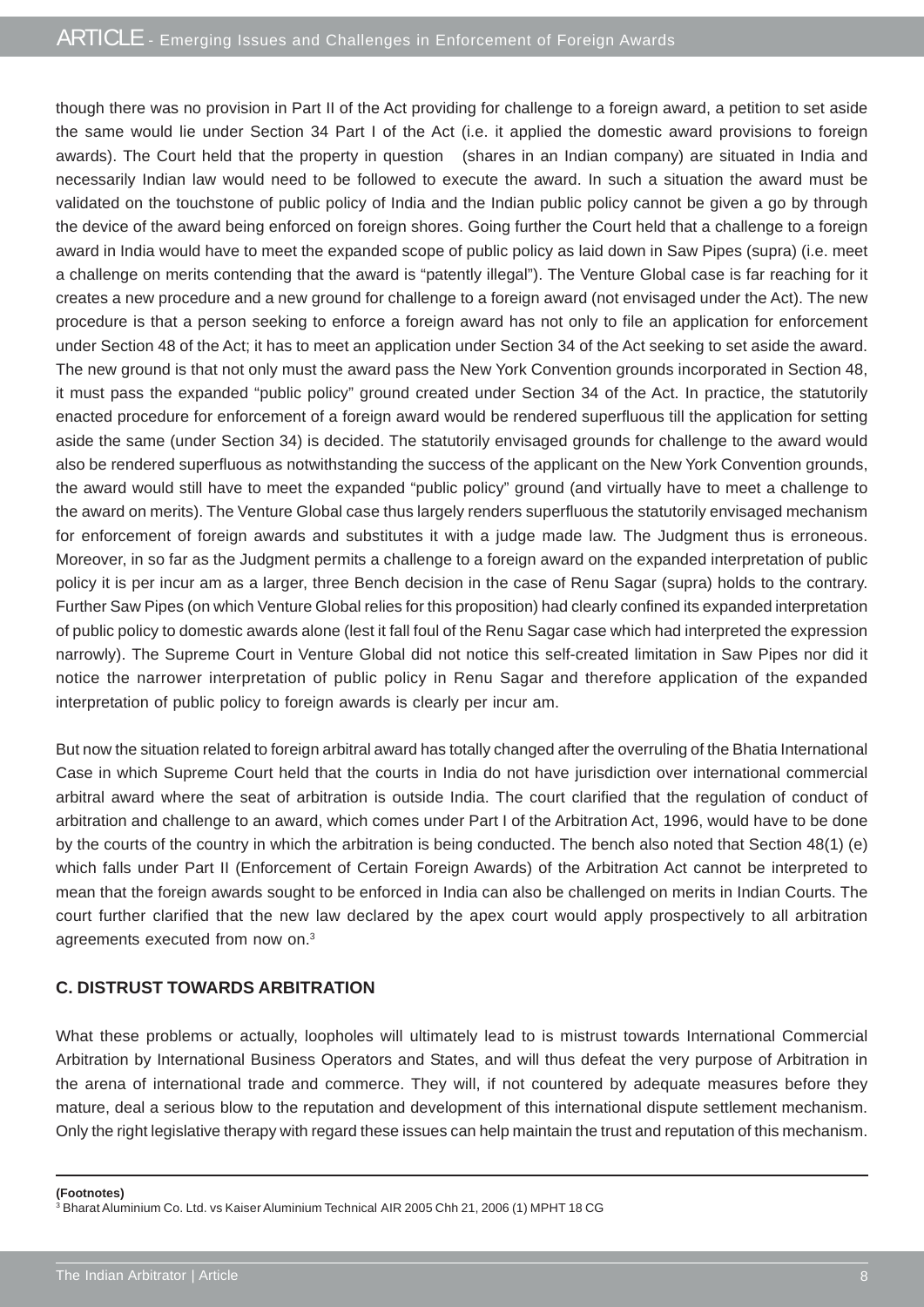### **D. EXTENT OF JUDICIAL INTERVENTION IN ARBITRATION**

The position of judicial intervention in India with regard to enforcement of foreign awards has been through a lot of debate and change. The current position is that it does not allow judicial intervention unless a specific provision is present in that regard brings back all the arguments in favor of more judicial intervention. The concept of public policy also comes into focus for it is only Indian courts that can decide upon the public policy prevalent and whether the foreign award is in compatibility with it. The requirement of an agreement reduces greatly, the say that Indian courts will have in enforcing foreign arbitral awards. A decent balance needs to be struck between intervention of domestic courts and finality of the award made in outside India. Proper legislative provisions, instead of only Supreme Court decisions in this regard will provide more authority and give a final position with regard to judicial intervention with regard to enforcement of foreign awards like in the case of Venture Global Engineering the winning party was held to have breached the public policy of India in trying to enforce the English award in the US. This was on the basis that the first respondent had been motivated by the intention of avoiding the operation of section 48 of the Act, which the Supreme Court viewed as an attempt to avoid the legal and regulatory scrutiny of the Indian courts in the face of facts which had an "intimate and close nexus" with India.

#### **CONCLUSION:**

Foreign arbitral award can be enforced under Section 36 of the Act which states that an arbitral award is enforceable by a civil court of competent jurisdiction in the same manner as the court executes its own decrees. In other words, all arbitral awards are enforceable by a court as though they are decrees passed by the court itself. Also, a foreign arbitral award, which cannot be enforced under Part 2 of the Act, can be enforced under Section 36 of the same Act. Further, under Sections 52 and 60, even awards which can be enforced under Part 2 can be enforced with the help of Section 36 instead. But, there was certain problem in the enforcement of these awards was that the beneficiary of the award was required to show to the Court before which the matter came for enforcement that the award had become final in the country in which it was made. The Convention also laid too much emphasis on the remedies that were open to the parties to invoke the law of the country where the award was made, for the purposes of setting aside of the same. However this problem was repealed by the Arbitration and Conciliation Act, 1996. The new Act lays down in detail provisions relating to recognition and enforcement of both Geneva and New York Convention Awards. But, this does not end the problem of the enforcement of Foreign Arbitral Awards as the issues related to public policy, judicial intervention, distrust etc. have made it difficult to enforce these awards not on in India but to the different countries of the world. Also, the overruling of the Bhatia International Case provide some relief that foreign arbitral award cannot be challenged in India but still the problem continued.

## Are you interested to open IIAM COMMUNITY MEDIATION CLINICS?

Indian Institute of Arbitration & Mediation welcomes you to take part in an exiting attempt of social transition to make our world a safe, sustainable, peaceful and prosperous place to live. Make an important contribution by adopting or supporting Community Mediation Clinics.

**For details visit www.communitymediation.in**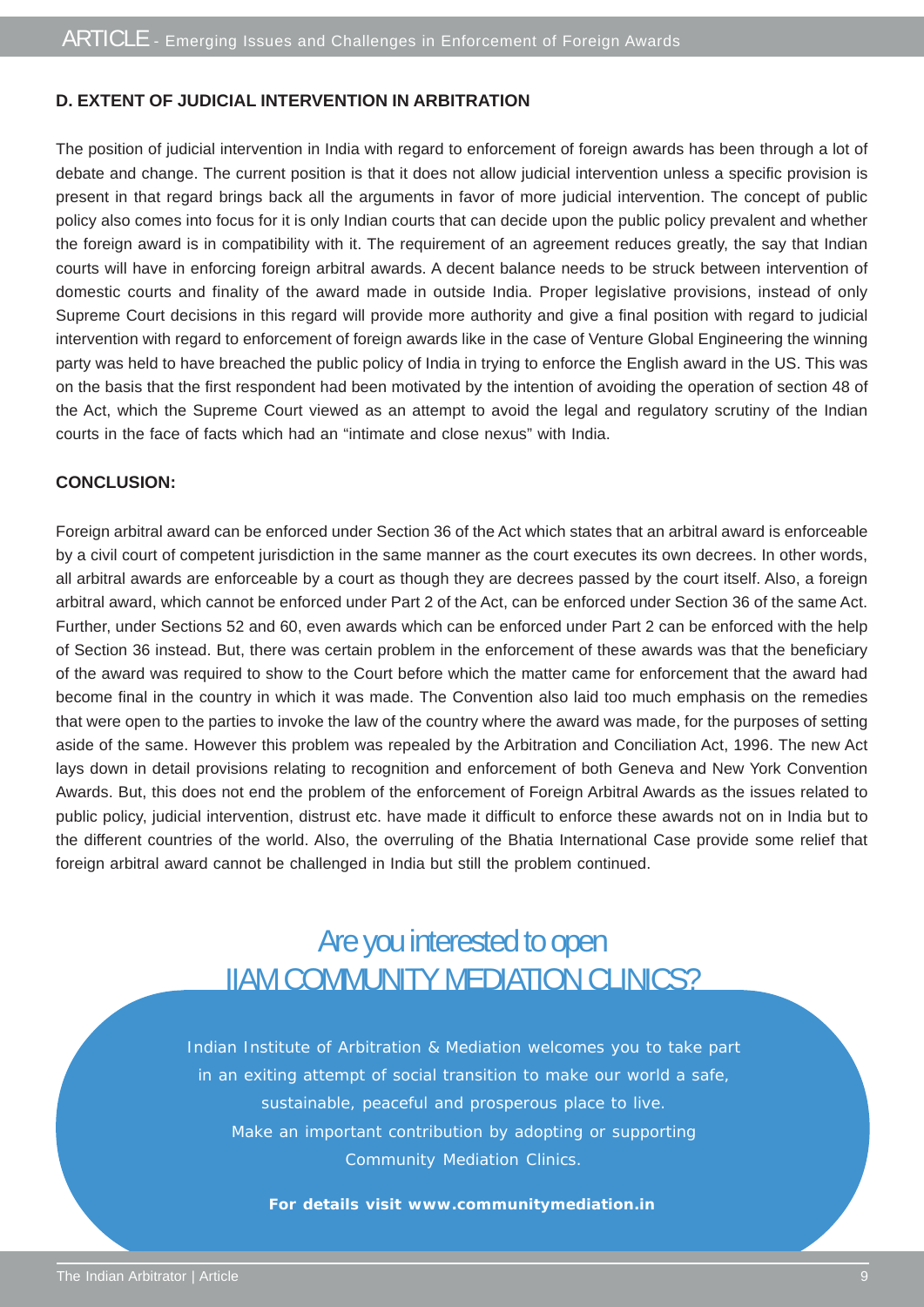# NEWS & EVENTS



## INDIA INTERNATIONAL ADR ASSOCIATION (IIADRA) INAUGURATED



From left: Mr. Justice M.N. Venkatachaliah, Mr. Justice Madan B. Lokur, Mr. Justice Anthony Gates and Mr. Oommen Chandy

The India International ADR Association (IIADRA) was officially inaugurated by Mr. Justice M.N. Venkatachaliah, former Chief Justice of India on May 16, 2013 at Kochi, India. The official launch was followed up with a 2-day international Seminar & Business Summit. Mr. Justice Madan B. Lokur, Judge Supreme Court of India inaugurated the International Seminar and Mr. Oommen Chandy, Chief Minister of Kerala inaugurated the Business Summit. The keynote address was delivered by Mr. Justice Anthony Gates, Chief Justice of Fiji. Felicitations were offered by Mr. K.P. Dandapani, Advocate General of the State and Mr. C.J. Mathew, Chairman of the Business Summit. The speakers, guests and delegates were welcomed by Mr. Anil Xavier, Vice-President IIADRA. Mr. G. Shrikumar, President IIADRA presided over the function and Mr. George Poothicote, Secretary General IIADRA gave the vote of thanks. With over 100 delegates from India and abroad, the major topic of discussions and deliberations of the speakers and delegates were focussed on the need for making India more ADR-friendly and for the purpose suggested perfecting the ADR law, creating professionalism amongst the ADR professionals and propagating the advantages of ADR among the corporate houses who are the primary users of ADR.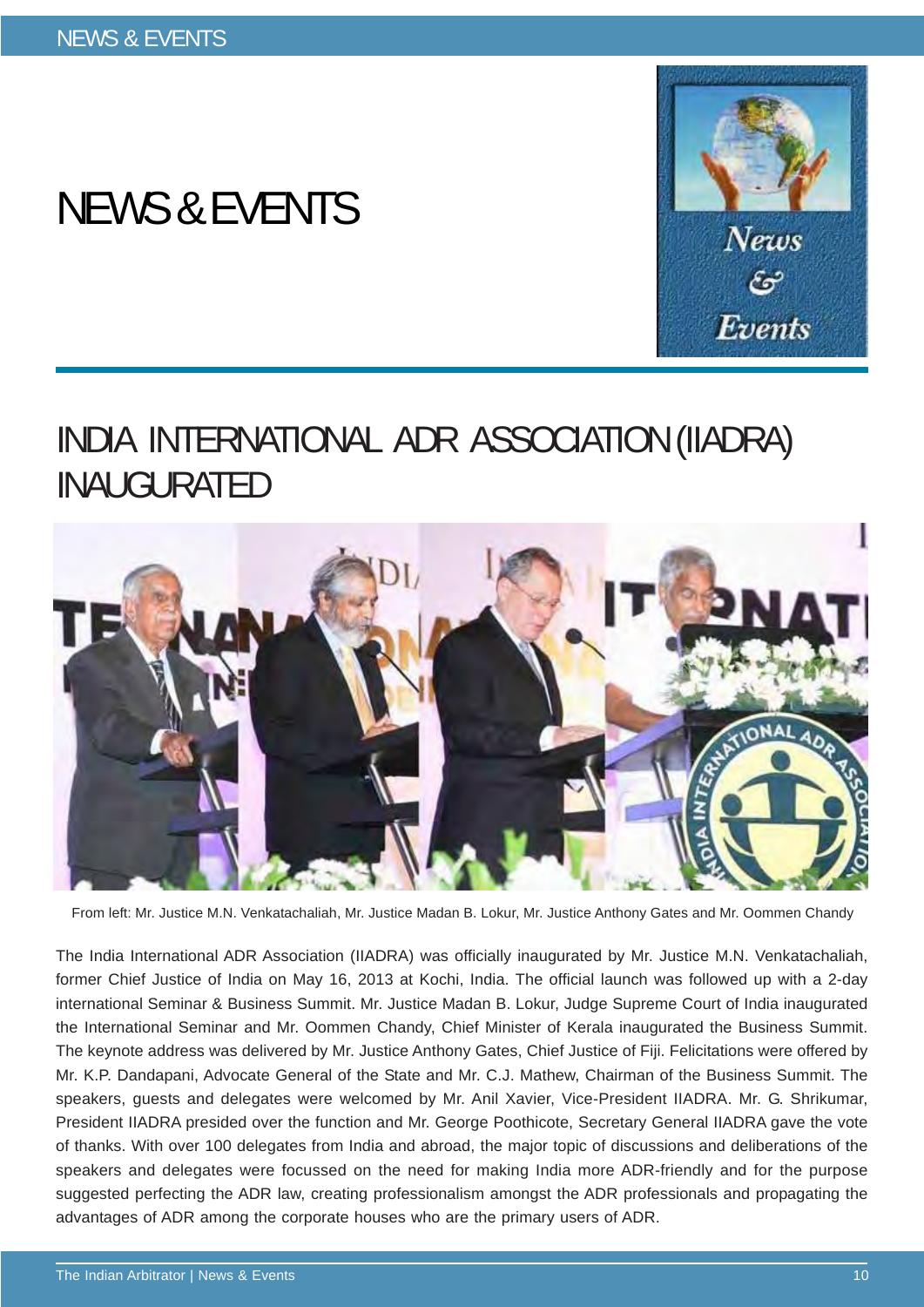## INDIA SEEKS NEW LAW FOR EFFECTIVE DISPUTE RESOLUTION IN PUBLIC CONTRACTS

Dispute resolution in large public contracts is an area of growing concern and the Prime Minister has initiated the first steps in improving the institutional arrangement for dispute settlement. Following the rapid expansion of Public Private Partnerships (PPP) which have already attracted investment of a few lakh crore of rupees in different sectors, there are concerns about the dispute resolution mechanisms in place. There is a certain dissatisfaction among private sector participants arising from the responses they receive from project authorities about the obligations of project authorities. Given the current state of arbitration in India and the likelihood of arbitral awards being challenged in courts, project developers face a long process which imposes a heavy burden on them. The Prime Minister has asked the Planning Commission to formulate a draft Bill on Dispute Resolution in public contracts in consultation with all stakeholders and Ministries.

## ENGLISH COURTS PUTS AN END TO "SPECULATIVE" CHALLENGES TO ARBITRAL AWARDS

Over the past few years, there has been a substantial rise in the number of applications to the English court challenging arbitral awards on grounds of "serious irregularity". Such applications are made under s68 of the Arbitration Act 1996 and require the applicant to show that a serious irregularity has occurred which has caused or will cause substantial injustice to the applicant. While the bar is set high, it has not stopped parties making backdoor appeals dressed up as s68 challenges or mounting "speculative" applications to the court under s68 for tactical reasons (for example, delaying enforcement). This sort of application may now be given very short shrift in the English courts. The 2013 Commercial Court Guide came into effect and includes an expanded provision, which aims to reduce the number of such unmeritorious challenges by imposing cost consequences on the party that brings them.

## CLIENTS FAVOUR COMMERCIAL MEDIATORS

A survey conducted by the International Mediation Institute (IMI) with in-house dispute resolution counsel from 76 large international corporations in North America and Europe, which took place between January and March this year, indicates that while deciding on whom to select as a mediator, only 56 per cent of respondents relied upon the mediator having experience as a lawyer, while a further 38 per cent were neutral on the subject. The majority of survey respondents (85%) relied on the mediator having expertise in the core issue of the case. A proactive mediator who not only facilitates but also generates and proposes solutions and settlement options was highly favoured by 77 per cent of survey respondents. Almost half of the in-house counsel felt that external lawyers were often an impediment to the mediation process. Most respondents were either senior in-house legal counsel (63%) or senior management (20%); 71 per cent of respondents were from corporations with more than 10,000 employees, and 18 per cent were employed by companies with between 1000 and 10,000 employees.

> Some people feel the rain. Others just get wet. ~ Bob Marley ~